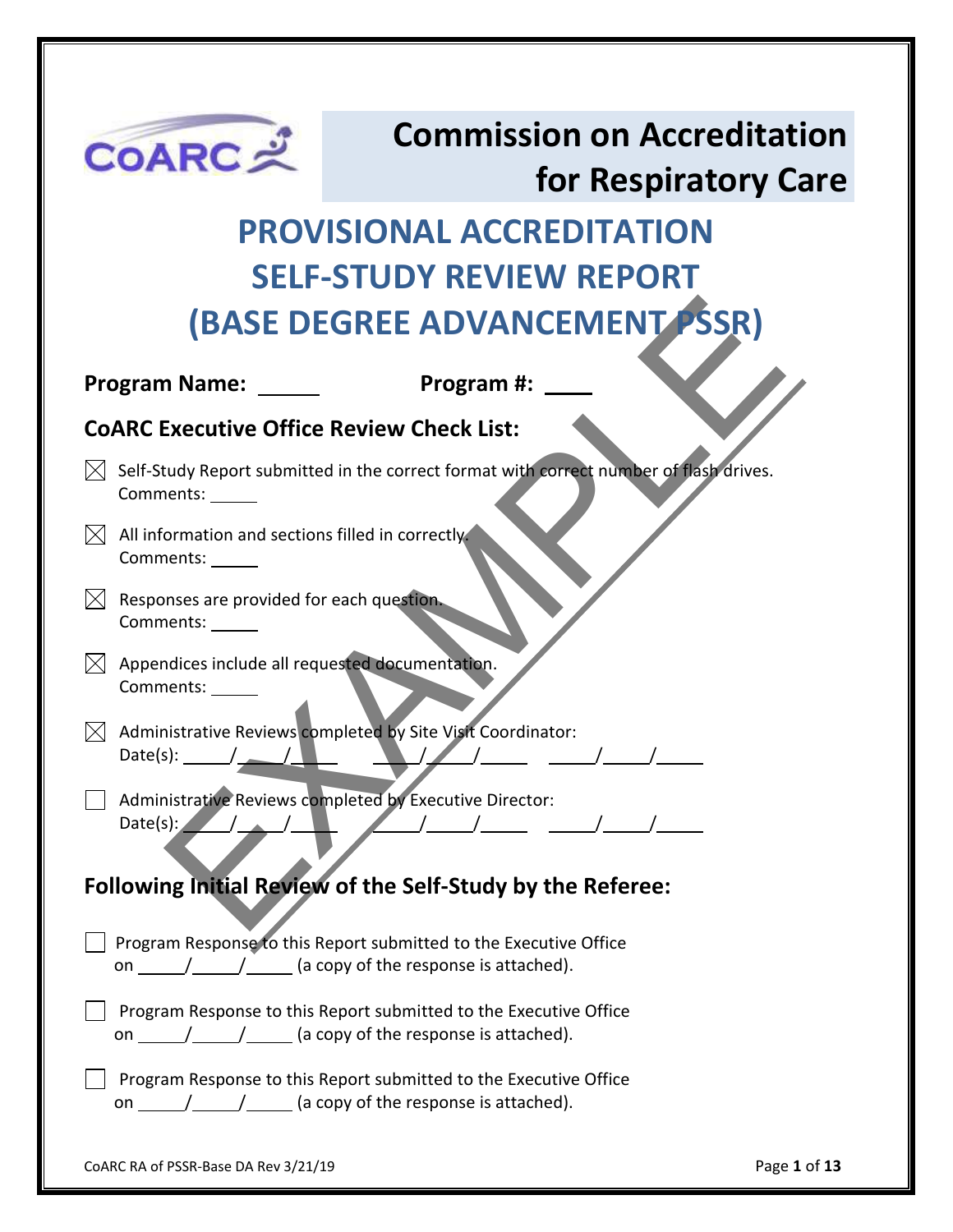

### *Form A to be completed by CoARC Executive Office Staff:*



The review of this program is based on the 2015 *Accreditation Standards for Degree Advancement Programs in Respiratory Care ("Standards").* Please assess the report and accompanying documentation with respect to the degree to which they appear to meet the *Standards.* 

**Form B:** Make sure each Standard is checked with either "Appears Met" or "Appears Not Met." For each Standard "Appears Not Met" be sure to include an appropriate rationale. If compliance cannot be determined at this time, check the appropriate box. Some boxes are pre-checked because some evidence is only available on-site. The Site Visit Team will follow-up.

Form C: Include general comments. Do not include any citations.

**Form X:** Provide specific instructions to on-site evaluators as appropriate. Include negative findings from Faculty Evaluation SSR Questionnaires.

**Form D:** Ensure each citation includes a rationale (from Form B) and list the evidence required to achieve compliance with each Standard.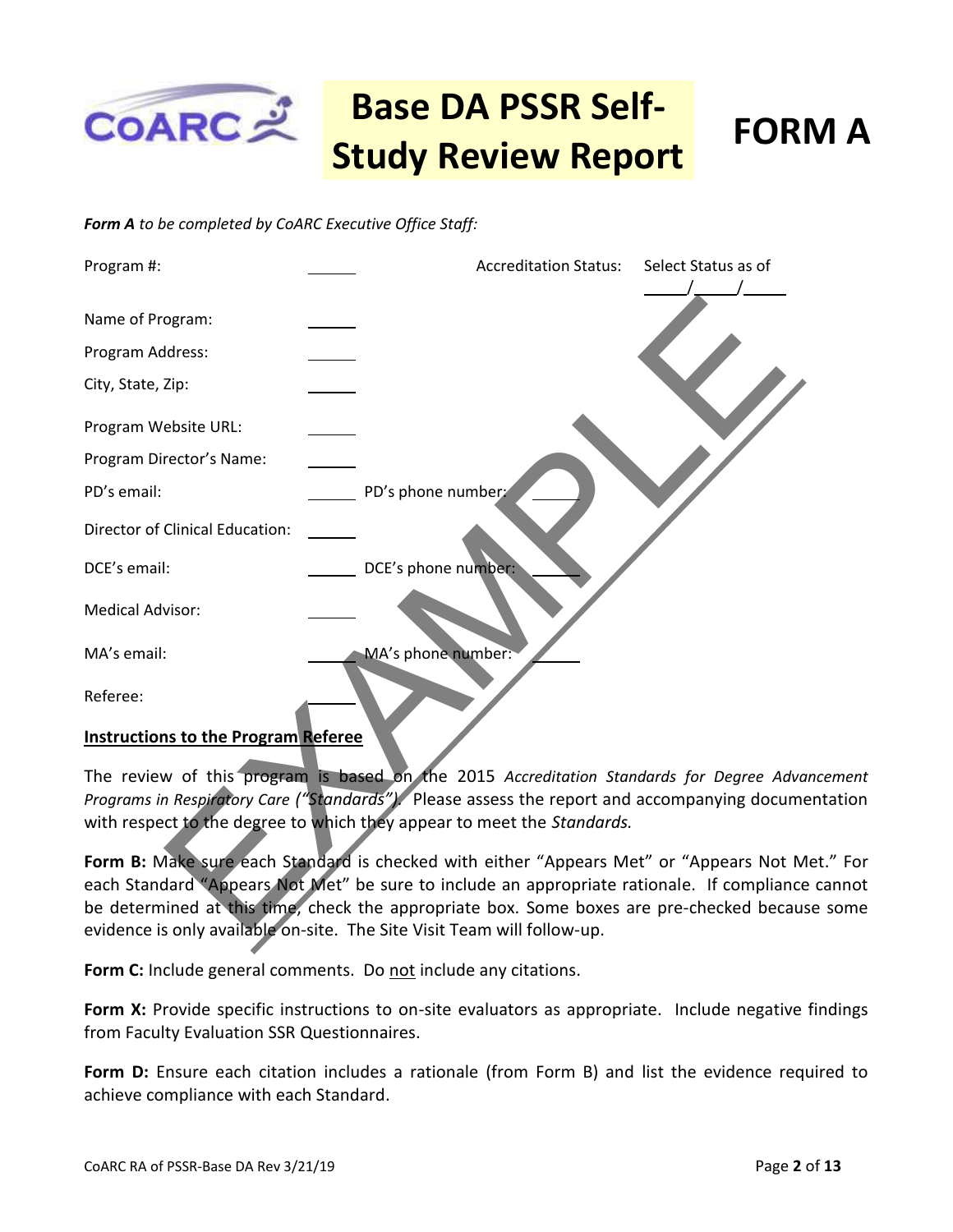### **Base DA PSSR Summary Checklist FORM B**

 $COARC  $\approx 2$$ 

| Program Name:   |                                                                                                         |                                                 | Program <sup>#</sup>                                                                                                                                                                                                                                                                                                                                                                                                                                                            |                                                                    |  |
|-----------------|---------------------------------------------------------------------------------------------------------|-------------------------------------------------|---------------------------------------------------------------------------------------------------------------------------------------------------------------------------------------------------------------------------------------------------------------------------------------------------------------------------------------------------------------------------------------------------------------------------------------------------------------------------------|--------------------------------------------------------------------|--|
|                 | Note: Evidence for compliance with highlighted Standards must be made available to on-site review team. |                                                 | Instructions: Check the appropriate box indicating the team's judgment of the compliance with each of the Standards based on the review of the evidence<br>obtained from the on-site review. After the report is submitted to CoARC, the program Referee may add, delete, or modify the content of the report prior to<br>sending the report to the program. The program is then allowed the opportunity to respond in writing before final action is taken by the CoARC Board. |                                                                    |  |
| <b>Standard</b> | <b>Standard Description</b>                                                                             | <b>Standard</b><br><b>Appears</b><br><b>Met</b> | <b>Standard Appears Not Met, including Rationale</b><br>(i.e., describe the findings that support the judgment that the<br><b>Standard appears Not Met.</b><br>Be specific about which elements of a Standard appear Not Met.)                                                                                                                                                                                                                                                  | Compliance<br>determined<br>at time of<br>self-study<br>submission |  |
| $\mathbf{1}$    | <b>PROGRAM ADMINISTRATION AND</b><br><b>SPONSORSHIP</b>                                                 |                                                 |                                                                                                                                                                                                                                                                                                                                                                                                                                                                                 |                                                                    |  |
|                 | <b>Institutional Accreditation</b>                                                                      |                                                 |                                                                                                                                                                                                                                                                                                                                                                                                                                                                                 |                                                                    |  |
| DA1.1           | Sponsor is accredited and authorized to award a<br>minimum of a Baccalaureate degree.                   |                                                 | Evidence of Compliance Previously Evaluated with Submission of LOI Application                                                                                                                                                                                                                                                                                                                                                                                                  |                                                                    |  |
|                 | <b>Consortium</b>                                                                                       |                                                 |                                                                                                                                                                                                                                                                                                                                                                                                                                                                                 |                                                                    |  |
| DA1.2           | $\Box$ check if not<br>Responsibilities of consortium<br>formally documented.<br>applicable             |                                                 | Rationale:                                                                                                                                                                                                                                                                                                                                                                                                                                                                      |                                                                    |  |
|                 | <b>Sponsor Responsibilities</b>                                                                         |                                                 |                                                                                                                                                                                                                                                                                                                                                                                                                                                                                 |                                                                    |  |
| DA1.3           | Required gen ed/transfer credit/didact/lab/clinical.                                                    |                                                 | Rationale:                                                                                                                                                                                                                                                                                                                                                                                                                                                                      |                                                                    |  |
| DA1.4           | Curric planning/course selection/faculty growth.                                                        |                                                 | Rationale:                                                                                                                                                                                                                                                                                                                                                                                                                                                                      |                                                                    |  |
| <b>DA1.5</b>    | Academic policies apply to all students and faculty<br>regardless of location of instruction.           |                                                 | Rationale:                                                                                                                                                                                                                                                                                                                                                                                                                                                                      |                                                                    |  |
|                 | <b>Substantive Changes</b>                                                                              |                                                 |                                                                                                                                                                                                                                                                                                                                                                                                                                                                                 |                                                                    |  |
| DA1.6           | Substantive Changes reported according to CoARC<br>Policy 9.0.                                          |                                                 |                                                                                                                                                                                                                                                                                                                                                                                                                                                                                 |                                                                    |  |

CoARC RA of PSSR-Base DA Rev 3/21/19 Page **3** of **13**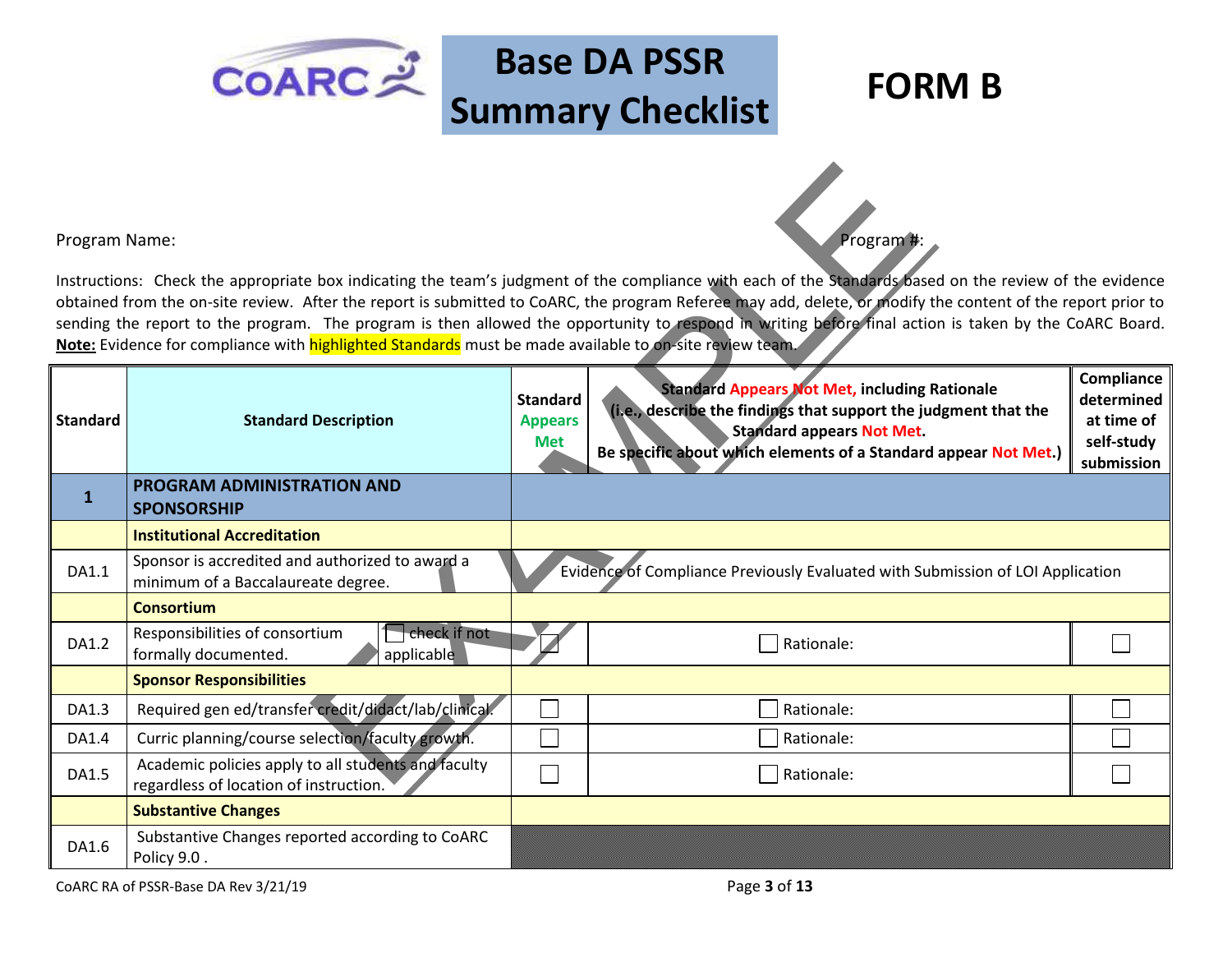| <b>Standard</b> | <b>Standard Description</b>                                                                       | <b>Standard</b><br><b>Appears</b><br><b>Met</b> | <b>Standard Appears Not Met, including Rationale</b><br>(i.e., describe the findings that support the judgment that the<br><b>Standard appears Not Met.</b><br>Be specific about which elements of a Standard appear Not Met.) | Compliance<br>determined<br>at time of<br>self-study<br>submission |
|-----------------|---------------------------------------------------------------------------------------------------|-------------------------------------------------|--------------------------------------------------------------------------------------------------------------------------------------------------------------------------------------------------------------------------------|--------------------------------------------------------------------|
| $\overline{2}$  | <b>INSTITUTIONAL AND PERSONNEL RESOURCES</b>                                                      |                                                 |                                                                                                                                                                                                                                |                                                                    |
|                 | <b>Institutional Resources</b>                                                                    |                                                 |                                                                                                                                                                                                                                |                                                                    |
| DA2.1           | Sponsor ensures that resources are sufficient to<br>achieve program goals regardless of location. |                                                 | Rationale:                                                                                                                                                                                                                     |                                                                    |
|                 | <b>Key Program Personnel</b>                                                                      |                                                 |                                                                                                                                                                                                                                |                                                                    |
| DA2.2           | Sponsor appoints FT PD (DCE and MA if clinicals).                                                 |                                                 | Rationale:                                                                                                                                                                                                                     |                                                                    |
|                 | <b>Program Director</b>                                                                           |                                                 |                                                                                                                                                                                                                                |                                                                    |
| DA2.3           | Responsibilities.                                                                                 |                                                 | Rationale:                                                                                                                                                                                                                     |                                                                    |
| DA2.4           | Minimum degree qualifications.                                                                    |                                                 | Rationale:                                                                                                                                                                                                                     |                                                                    |
| DA2.5           | Minimum/valid credentials and experience.                                                         |                                                 | Rationale:                                                                                                                                                                                                                     |                                                                    |
| DA2.6           | Regular/consistent contact w/faculty and students.                                                |                                                 | Rationale:                                                                                                                                                                                                                     |                                                                    |
|                 | <b>Instructional Faculty</b>                                                                      |                                                 |                                                                                                                                                                                                                                |                                                                    |
| DA 2.7          | Sufficient faculty; designated supervisor at each<br>site.                                        |                                                 | Rationale:                                                                                                                                                                                                                     |                                                                    |
|                 | <b>Administrative Support Staff</b>                                                               |                                                 |                                                                                                                                                                                                                                |                                                                    |
| DA 2.8          | Sufficient administrative and clerical support.                                                   |                                                 | Rationale:                                                                                                                                                                                                                     |                                                                    |
|                 | <b>Assessment of Program Resources</b>                                                            |                                                 |                                                                                                                                                                                                                                |                                                                    |
| DA2.9           | Documented/assessed annually by using RAM.                                                        |                                                 | Rationale:                                                                                                                                                                                                                     |                                                                    |
|                 |                                                                                                   |                                                 |                                                                                                                                                                                                                                |                                                                    |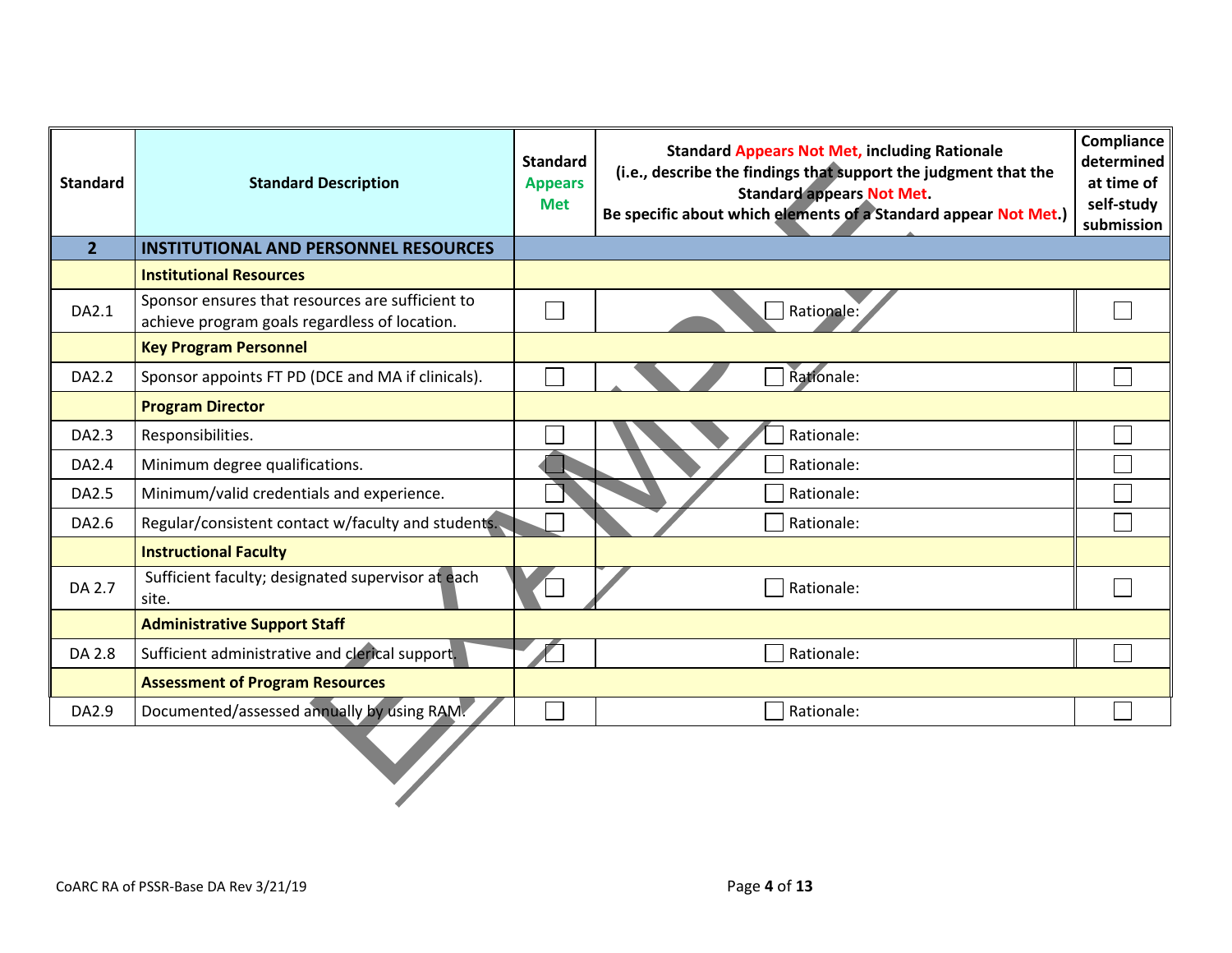| 3               | PROGRAM GOALS, OUTCOMES, AND<br><b>ASSESSMENT</b>                                                                       |                                                                                                                                                                                                                                                                                   |            |                 |
|-----------------|-------------------------------------------------------------------------------------------------------------------------|-----------------------------------------------------------------------------------------------------------------------------------------------------------------------------------------------------------------------------------------------------------------------------------|------------|-----------------|
|                 | <b>Statement of Program Goals</b>                                                                                       |                                                                                                                                                                                                                                                                                   |            |                 |
| DA3.1           | Statements define minimum expectations.                                                                                 |                                                                                                                                                                                                                                                                                   | Rationale: |                 |
| <b>Standard</b> | <b>Standard Description</b>                                                                                             | <b>Standard Appears Not Met, including Rationale</b><br><b>Standard</b><br>(i.e., describe the findings that support the judgment that the<br><b>Appears</b><br><b>Standard appears Not Met.</b><br><b>Met</b><br>Be specific about which elements of a Standard appear Not Met.) |            | <b>Standard</b> |
| DA3.2           | Review/analysis of goals and outcomes.                                                                                  |                                                                                                                                                                                                                                                                                   | Rationales |                 |
| DA3.3           | Advisory committee composition & responsibilities.                                                                      |                                                                                                                                                                                                                                                                                   | Rationale: |                 |
|                 | <b>Student Evaluation</b>                                                                                               |                                                                                                                                                                                                                                                                                   |            |                 |
| DA3.4           | Define and distribute ESLOs/competencies.                                                                               |                                                                                                                                                                                                                                                                                   | Rationale: |                 |
| <b>DA3.5</b>    | Formulate assess process/rubrics/annual review.                                                                         |                                                                                                                                                                                                                                                                                   | Rationale: |                 |
| <b>DA3.6</b>    | Outcomes must be assessed annually, using CoARC<br><b>Graduate Surveys.</b>                                             |                                                                                                                                                                                                                                                                                   | Rationale: |                 |
| DA3.7           | Academic integrity process for distance education to<br>include: plagiarism, safeguards, and grading rubrics.           |                                                                                                                                                                                                                                                                                   | Rationale: |                 |
|                 | <b>Assessment of Program Outcomes</b>                                                                                   |                                                                                                                                                                                                                                                                                   |            |                 |
| DA3.8           | The program must, at a minimum, meet the<br>outcome thresholds established by CoARC as<br>related to programmatic ESLOs |                                                                                                                                                                                                                                                                                   | Rationale: |                 |
|                 | <b>Reporting of Program Resources</b>                                                                                   |                                                                                                                                                                                                                                                                                   |            |                 |
| DA3.9           | CoARC Annual RCS reporting tool submitted.                                                                              |                                                                                                                                                                                                                                                                                   | Rationale: |                 |
| DA3.10          | Action plan developed for sub-threshold outcomes.                                                                       |                                                                                                                                                                                                                                                                                   | Rationale: |                 |
|                 |                                                                                                                         |                                                                                                                                                                                                                                                                                   |            |                 |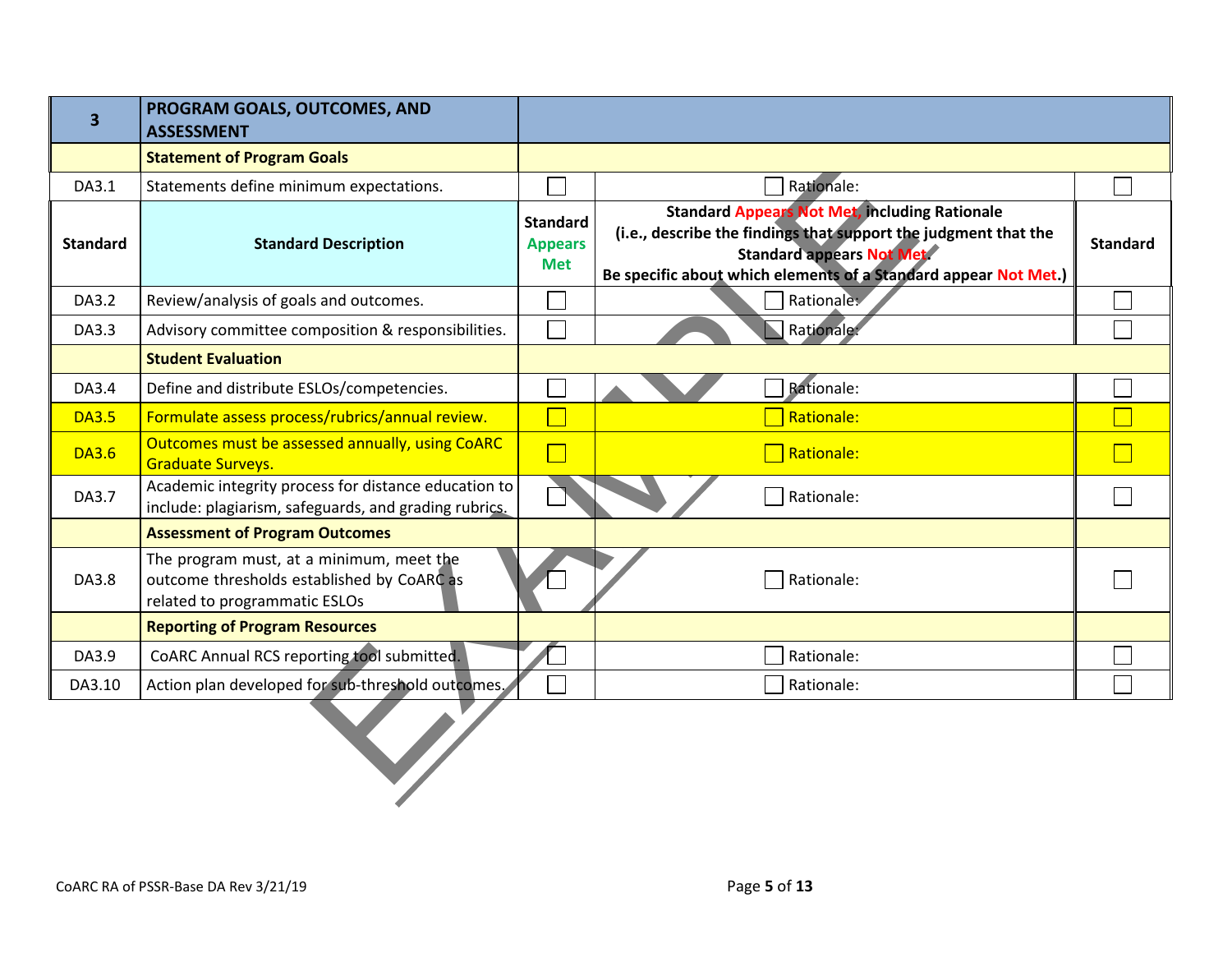| <b>Standard</b> | <b>Standard Description</b>                                                                                     | <b>Standard</b><br><b>Appears</b><br><b>Met</b> | <b>Standard Appears Not Met, including Rationale</b><br>(i.e., describe the findings that support the judgment that the<br><b>Standard appears Not Met.</b><br>Be specific about which elements of a Standard appear Not<br>Met.) | <b>Compliance</b><br>determined<br>at time of<br>self-study<br>submission |
|-----------------|-----------------------------------------------------------------------------------------------------------------|-------------------------------------------------|-----------------------------------------------------------------------------------------------------------------------------------------------------------------------------------------------------------------------------------|---------------------------------------------------------------------------|
| $\overline{4}$  | <b>CURRICULUM</b>                                                                                               |                                                 |                                                                                                                                                                                                                                   |                                                                           |
|                 | <b>Course Content</b>                                                                                           |                                                 |                                                                                                                                                                                                                                   |                                                                           |
| <b>DA4.1</b>    | Integrated to attain expected competencies/goals.                                                               |                                                 | Rationale:                                                                                                                                                                                                                        |                                                                           |
| <b>DA4.2</b>    | Periodically reviewed/revised to ensure<br>consistency with goals and competencies.                             |                                                 | Rationale:                                                                                                                                                                                                                        |                                                                           |
|                 | <b>Competencies</b>                                                                                             |                                                 |                                                                                                                                                                                                                                   |                                                                           |
| <b>DA4.3</b>    | <b>Practice-Specific Knowledge and Skills</b>                                                                   |                                                 | Rationale:                                                                                                                                                                                                                        |                                                                           |
| <b>DA4.4</b>    | check if not<br><b>Clinical Knowledge</b><br>applicable                                                         |                                                 | Rationale:                                                                                                                                                                                                                        |                                                                           |
| <b>DA4.5</b>    | <b>Professional Attributes</b>                                                                                  |                                                 | Rationale:                                                                                                                                                                                                                        |                                                                           |
| <b>DA4.6</b>    | Interpersonal and Inter-professional<br>Communication                                                           |                                                 | Rationale:                                                                                                                                                                                                                        |                                                                           |
| <b>DA4.7</b>    | <b>Practice-Based Research</b>                                                                                  |                                                 | Rationale:                                                                                                                                                                                                                        |                                                                           |
| <b>DA4.8</b>    | <b>Professional Leadership</b>                                                                                  |                                                 | Rationale:                                                                                                                                                                                                                        |                                                                           |
|                 | <b>Length of Study</b>                                                                                          |                                                 |                                                                                                                                                                                                                                   |                                                                           |
| <b>DA4.9</b>    | Sufficient to acquire expected competencies                                                                     |                                                 | <b>Rationale:</b>                                                                                                                                                                                                                 |                                                                           |
|                 | <b>Equivalency</b>                                                                                              |                                                 |                                                                                                                                                                                                                                   |                                                                           |
| DA4.10          | Course content, learning experiences, and access<br>to learning materials for all students in a given<br>track. |                                                 | Rationale:                                                                                                                                                                                                                        |                                                                           |
|                 |                                                                                                                 |                                                 |                                                                                                                                                                                                                                   |                                                                           |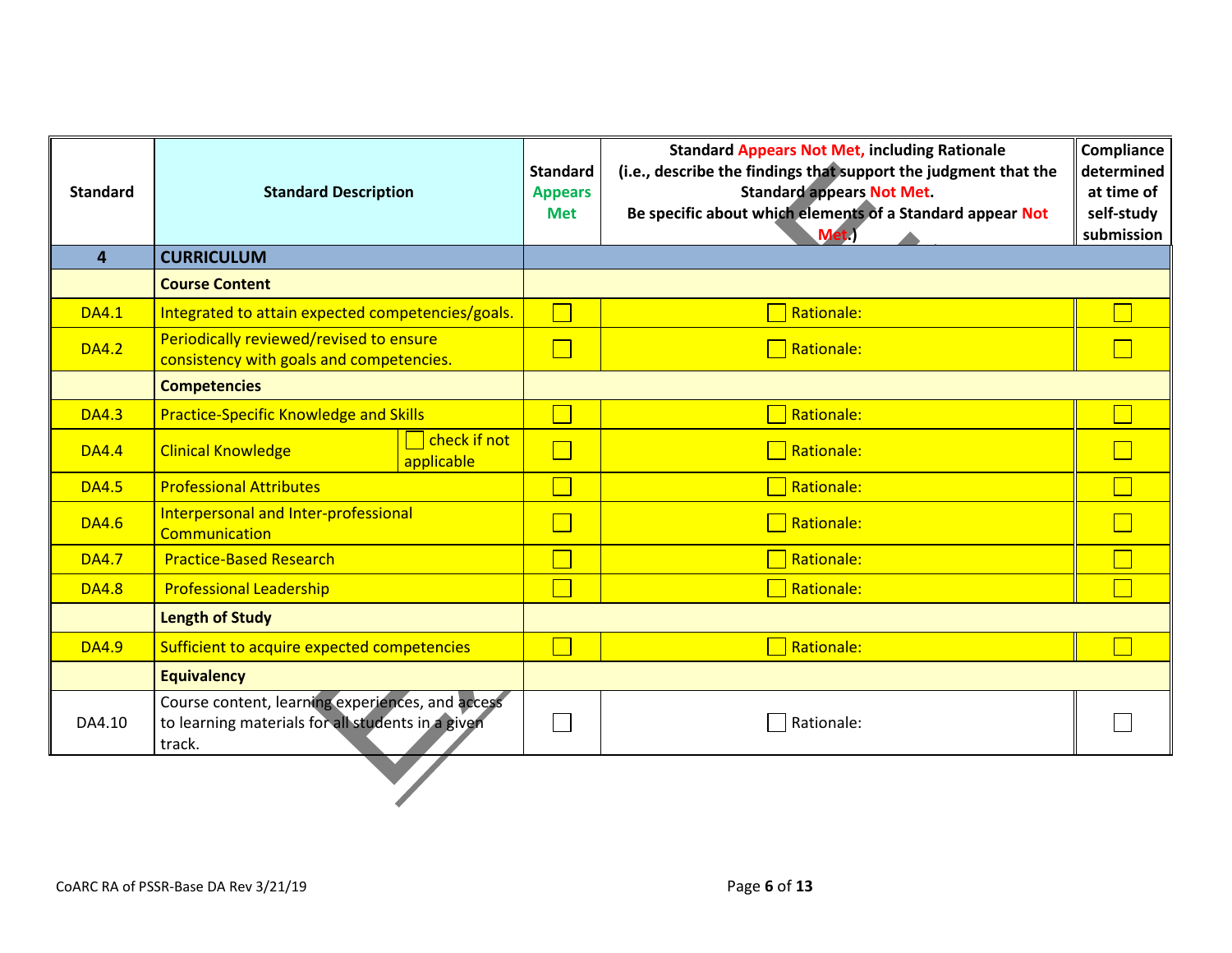| <b>Standard</b> | <b>Standard Description</b>                                                                             | <b>Standard</b><br><b>Appears</b><br><b>Met</b> | <b>Standard Appears Not Met, including Rationale</b><br>(i.e., describe the findings that support the judgment that the<br><b>Standard appears Not Met.</b><br>Be specific about which elements of a Standard appear Not Met.) | Compliance<br>determined<br>at time of<br>self-study<br>submission |
|-----------------|---------------------------------------------------------------------------------------------------------|-------------------------------------------------|--------------------------------------------------------------------------------------------------------------------------------------------------------------------------------------------------------------------------------|--------------------------------------------------------------------|
| 5 <sup>1</sup>  | <b>FAIR PRACTICES AND RECORDKEEPING</b>                                                                 |                                                 |                                                                                                                                                                                                                                |                                                                    |
|                 | <b>Disclosure</b>                                                                                       |                                                 |                                                                                                                                                                                                                                |                                                                    |
| DA5.1           | Published info accurately reflects program offered.                                                     |                                                 | Rationale:                                                                                                                                                                                                                     |                                                                    |
| DA5.2           | Required info made known to applicants & students.                                                      | Ξ                                               | Rationale:                                                                                                                                                                                                                     |                                                                    |
|                 | <b>Public Information on Program Outcomes</b>                                                           |                                                 |                                                                                                                                                                                                                                |                                                                    |
| DA5.3           | CoARC URL on program website/known to public.                                                           |                                                 | Rationale:                                                                                                                                                                                                                     |                                                                    |
|                 | <b>Non-discriminatory Practice</b>                                                                      |                                                 |                                                                                                                                                                                                                                |                                                                    |
| DA5.4           | Program activities are non-discriminatory and<br>lawful.                                                |                                                 | Rationale:                                                                                                                                                                                                                     |                                                                    |
| DA5.5           | Appeal procedures ensure fairness/due process.                                                          |                                                 | Rationale:                                                                                                                                                                                                                     |                                                                    |
| DA5.6           | Faculty grievance procedure made known to faculty.                                                      |                                                 | Rationale:                                                                                                                                                                                                                     |                                                                    |
| DA5.7           | Check if not<br>Advanced placement policies<br>documented.<br>applicable                                |                                                 | Rationale:                                                                                                                                                                                                                     |                                                                    |
|                 | <b>Academic Guidance</b>                                                                                |                                                 |                                                                                                                                                                                                                                |                                                                    |
| <b>DA5.8</b>    | Timely access to faculty for assistance/counseling                                                      |                                                 | Rationale:                                                                                                                                                                                                                     |                                                                    |
|                 | <b>Student and Program Records</b>                                                                      |                                                 |                                                                                                                                                                                                                                |                                                                    |
| DA5.9           | Student evaluation records maintained securely,<br>confidentially, and in sufficient detail/5 year min. |                                                 | Rationale:                                                                                                                                                                                                                     |                                                                    |
| DA5.10          | Program records maintained in sufficient detail/5<br>year min.                                          |                                                 | Rationale:                                                                                                                                                                                                                     |                                                                    |
|                 |                                                                                                         |                                                 |                                                                                                                                                                                                                                |                                                                    |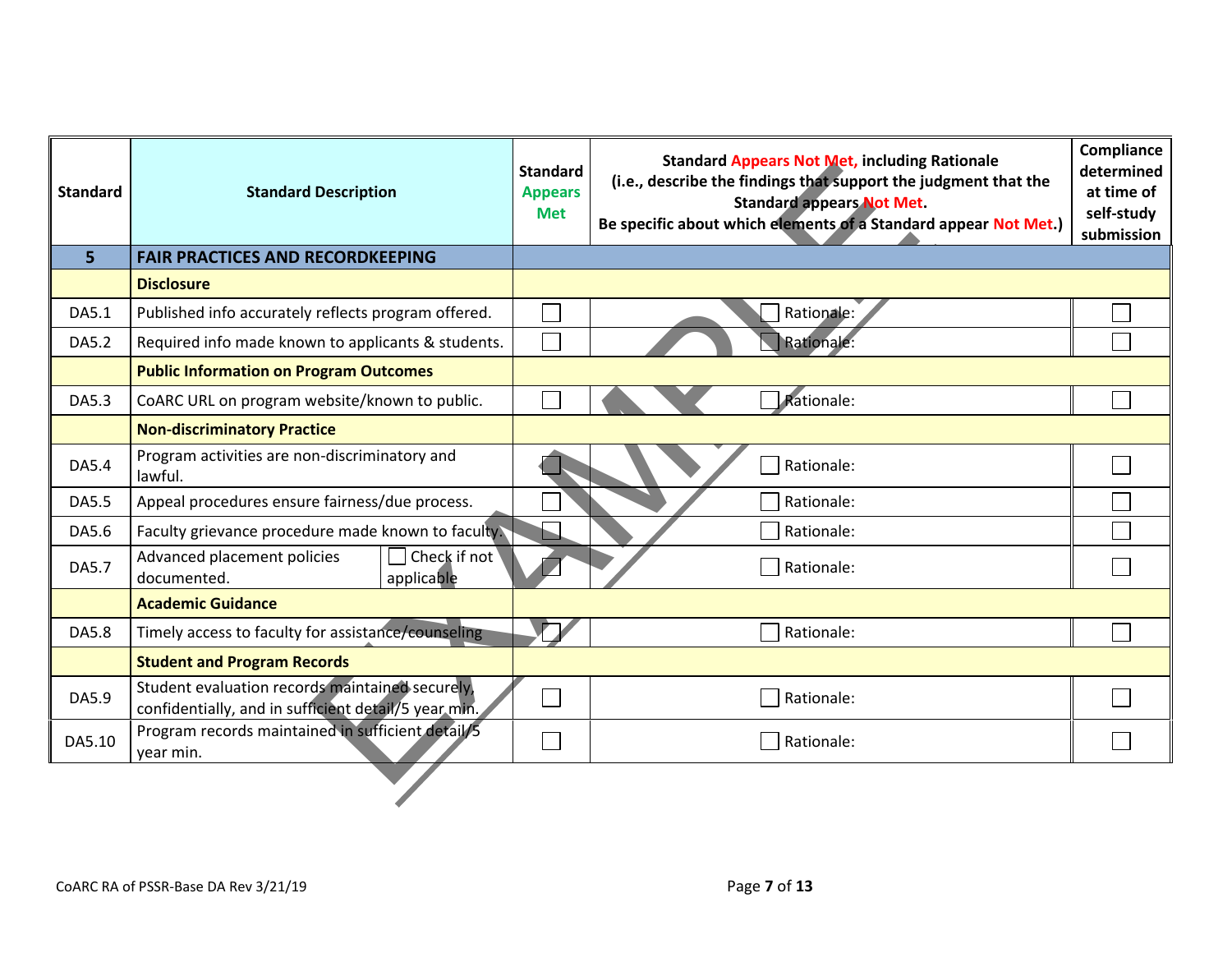| 6    | FOR PROGRAMS THAT HAVE A CLINICAL COMPONENT;<br><b>OTHERWISE, TO BE LEFT BLANK</b>                                                                                                                                                                     |                          |                   |  |
|------|--------------------------------------------------------------------------------------------------------------------------------------------------------------------------------------------------------------------------------------------------------|--------------------------|-------------------|--|
|      | <b>Key Program Personnel</b>                                                                                                                                                                                                                           |                          |                   |  |
| 6.1  | The sponsor must appoint a full time Director of<br>Clinical Education (DCE) and MD.                                                                                                                                                                   |                          | Rationale:        |  |
|      | <b>Director of Clinical Education</b>                                                                                                                                                                                                                  |                          |                   |  |
| 6.2  | <b>DCE Responsibilities</b>                                                                                                                                                                                                                            |                          | Rationale:        |  |
| 6.3  | DCE Educational Requirements (Master's degree or<br>higher required)                                                                                                                                                                                   |                          | Rationale:        |  |
| 6.4  | DCE-minimum valid credentials and experience                                                                                                                                                                                                           |                          | Rationale:        |  |
| 6.5  | DCE-regular/consistent contact with clinical faculty<br>sites and students                                                                                                                                                                             |                          | Rationale:        |  |
|      | <b>Medical Advisor</b>                                                                                                                                                                                                                                 |                          |                   |  |
| 6.6  | <b>Medical Advisor Responsibilities/Valid Credentials</b><br>and Qualifications                                                                                                                                                                        | $\overline{\phantom{0}}$ | $\Box$ Rationale: |  |
|      | <b>Clinical Faculty</b>                                                                                                                                                                                                                                |                          |                   |  |
| 6.7  | Sufficient Faculty; Student to Faculty Ratio 6:1                                                                                                                                                                                                       |                          | Rationale:        |  |
|      | <b>Clinical Practice</b>                                                                                                                                                                                                                               |                          |                   |  |
| 6.8  | <b>Clinical Affiliation Agreements/MOUs for each site</b>                                                                                                                                                                                              | $\Box$                   | <b>Rationale:</b> |  |
|      | Sufficient quality/duration to meet program goals;                                                                                                                                                                                                     |                          |                   |  |
| 6.9  | Students not responsible for site selection/<br>determining competencies/acquiring preceptors.                                                                                                                                                         | $\Box$                   | Rationale:        |  |
|      | <b>Clinical Site Evaluations</b>                                                                                                                                                                                                                       |                          |                   |  |
| 6.10 | Processes consistent, effective, and ongoing; Student,<br>supervision at each site is sufficient.                                                                                                                                                      |                          | Rationale:        |  |
|      | <b>Safeguards</b>                                                                                                                                                                                                                                      |                          |                   |  |
| 6.11 | Students must be appropriately supervised at all<br>times during their clinical education coursework and<br>experiences. Students must not be used to<br>substitute for clinical, instructional, or administrative<br>staff during clinical rotations. | $\Box$                   | <b>Rationale:</b> |  |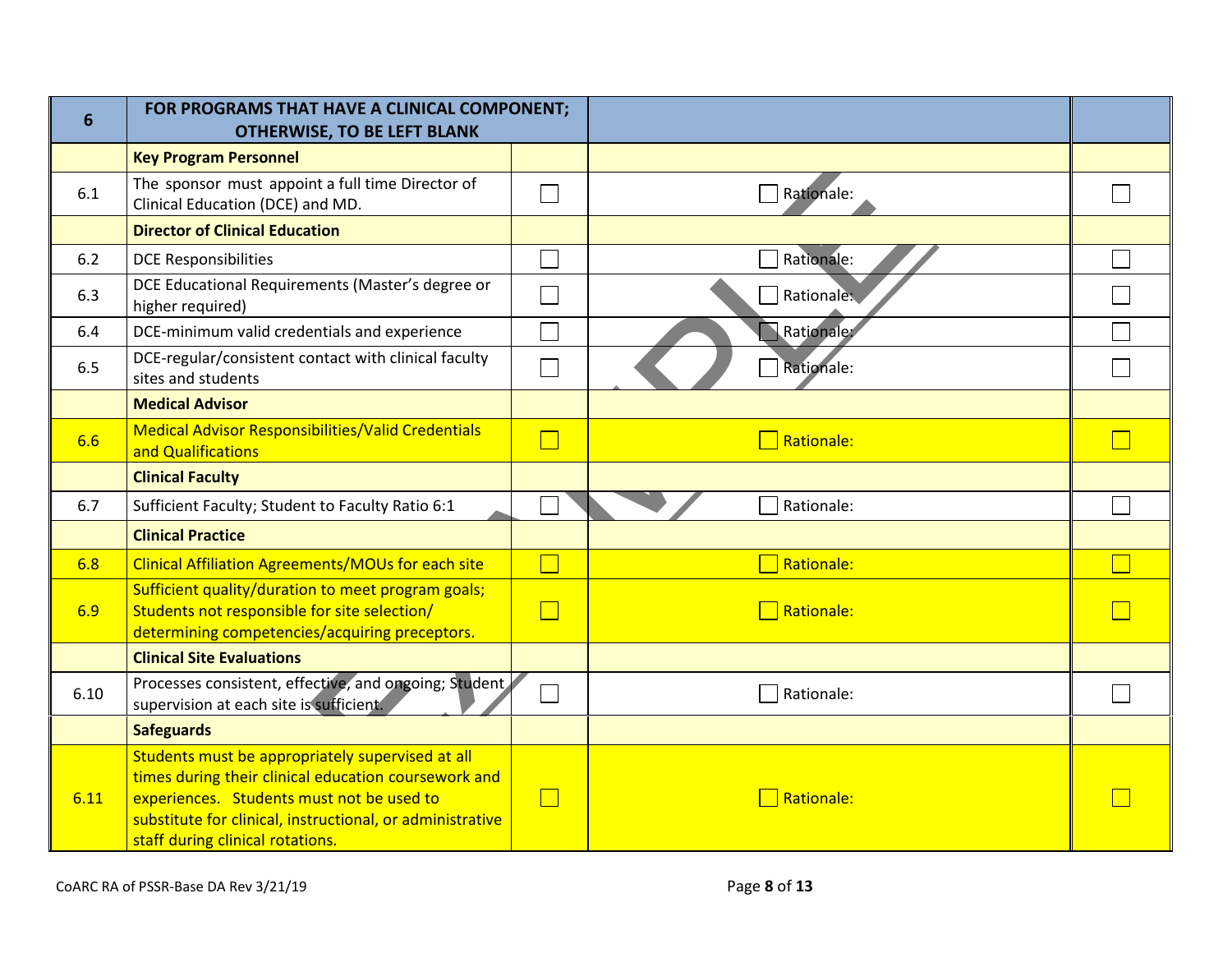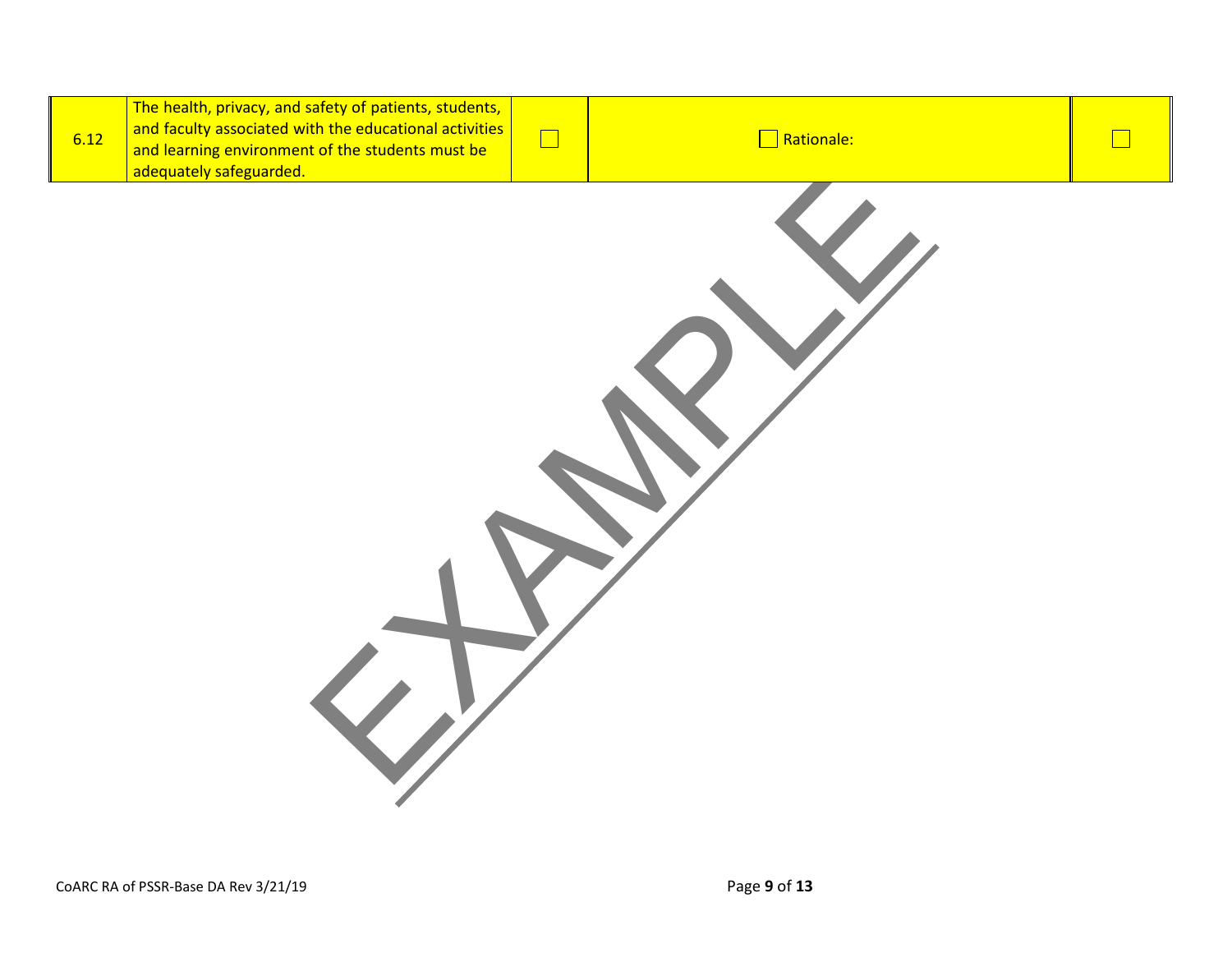

## **Additional Comments FORM C**

Program Name: Program #:

| Write Additional Comments, if any.<br>(Note: Programs are not required to respond to Additional Comments). |
|------------------------------------------------------------------------------------------------------------|
|                                                                                                            |
|                                                                                                            |
|                                                                                                            |
|                                                                                                            |
|                                                                                                            |
|                                                                                                            |
|                                                                                                            |
|                                                                                                            |
|                                                                                                            |
| *Duplicate as Necessary                                                                                    |
|                                                                                                            |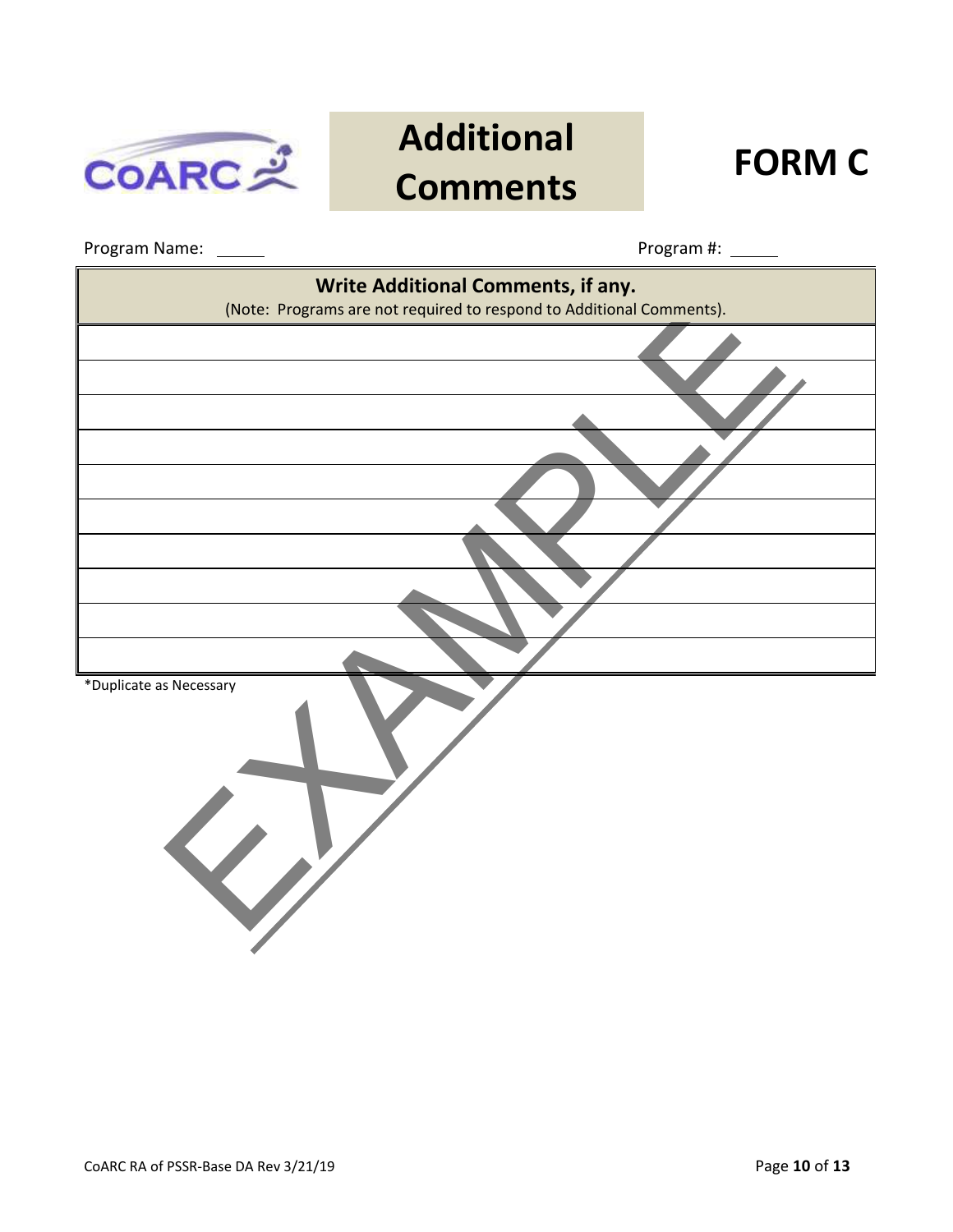

## **Confidential to Site Visit Team FORM X**



**Referee:** Please complete this form following review of the program's response to your initial report. Were there negative findings from the respondents (Faculty Evaluation SSR Questionnaires) that the site visit team should address? **No Yes | \*** 

### **\*If Yes, list below with Standard reference.**

|  | Program Name: |  |
|--|---------------|--|
|--|---------------|--|

|                  | <b>If Tes, ilst below with standard reference.</b>                                                                                                                                                                                                                                                                                                                                                                    |
|------------------|-----------------------------------------------------------------------------------------------------------------------------------------------------------------------------------------------------------------------------------------------------------------------------------------------------------------------------------------------------------------------------------------------------------------------|
| Program Name:    | Site visitors: Please respond to each of the special instructions from the Referge and return this page to the<br>CoARC Executive Office with your site visit report. Also, please do not leave a copy of the site visit report with<br>the program. The Referee will finalize the findings of the site visit report after it is returned to CoARC and<br>arrange for a copy to be sent to the program.<br>Program #: |
| <b>Standards</b> | Site Visitors should pay particular attention to the following:                                                                                                                                                                                                                                                                                                                                                       |
| (Reference)      | (Note: Do NOT present this information to the program. For CoARC use ONLY).                                                                                                                                                                                                                                                                                                                                           |
|                  |                                                                                                                                                                                                                                                                                                                                                                                                                       |
|                  |                                                                                                                                                                                                                                                                                                                                                                                                                       |
|                  |                                                                                                                                                                                                                                                                                                                                                                                                                       |
|                  |                                                                                                                                                                                                                                                                                                                                                                                                                       |
|                  |                                                                                                                                                                                                                                                                                                                                                                                                                       |
|                  |                                                                                                                                                                                                                                                                                                                                                                                                                       |
|                  |                                                                                                                                                                                                                                                                                                                                                                                                                       |
|                  |                                                                                                                                                                                                                                                                                                                                                                                                                       |
|                  |                                                                                                                                                                                                                                                                                                                                                                                                                       |
|                  |                                                                                                                                                                                                                                                                                                                                                                                                                       |
|                  |                                                                                                                                                                                                                                                                                                                                                                                                                       |

Duplicate as Necessary

Note to CoARC – remove Form X when preparing the report to be sent to the program.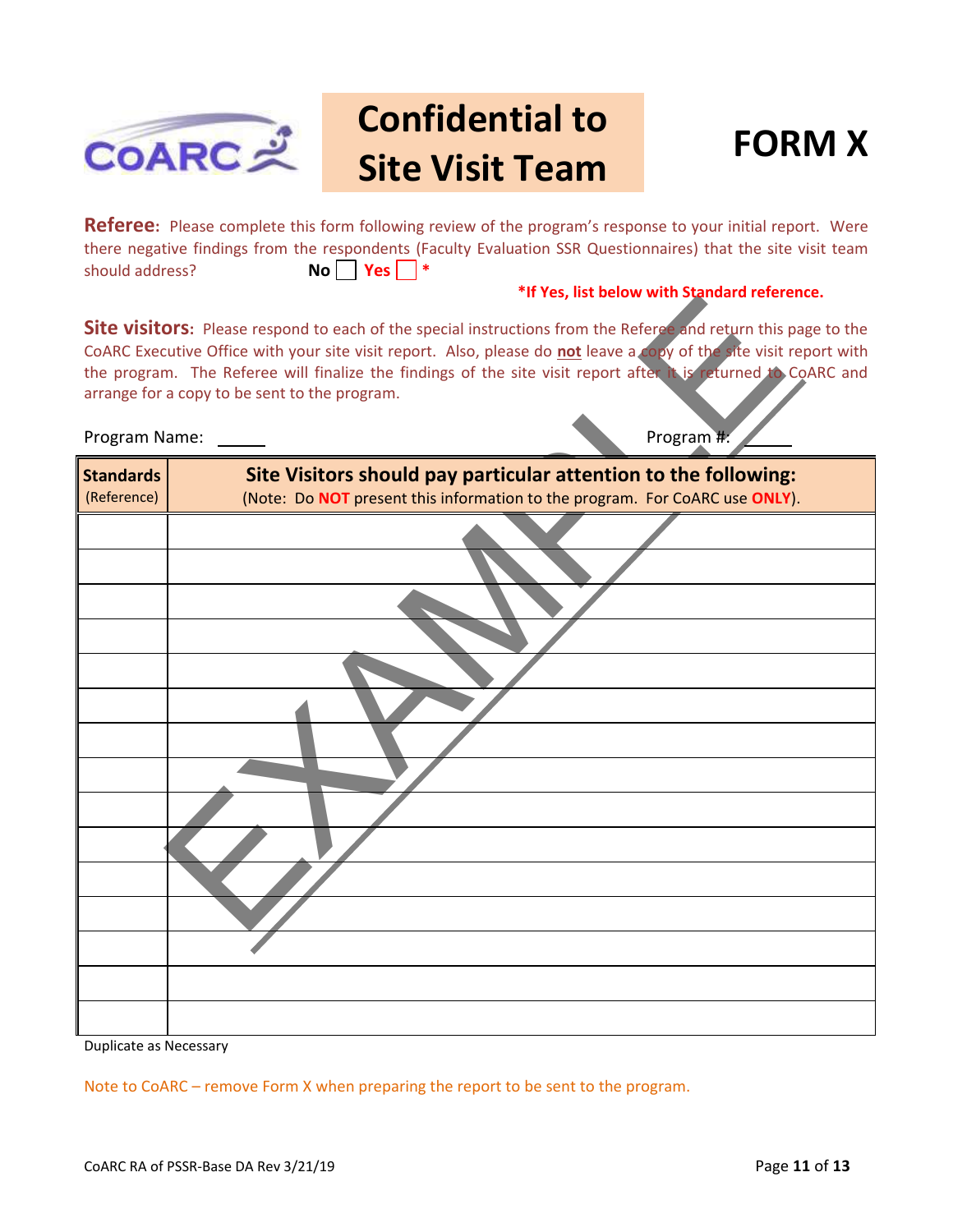

# **CoARC Referee's Analysis of the Base DA PSSR**

### **FORM D**

### Program Name: Program #:

|                                  | Dear Sponsor and Program Director,                                                   |                                                                                                                                                                                                                                                   |
|----------------------------------|--------------------------------------------------------------------------------------|---------------------------------------------------------------------------------------------------------------------------------------------------------------------------------------------------------------------------------------------------|
|                                  |                                                                                      | I have reviewed the findings from your self-study report. Please review this entire report, particularly Forms B & D for<br>apparent citations. Stated below are means by which the program must demonstrate compliance with the Standards cited. |
| addressed.                       |                                                                                      | CoARC has informed you of the opportunity and deadline to verify/challenge the accuracy of this report as well as the<br>deadline by which you may submit new information indicating the manner in which the Standards listed below have been     |
|                                  | If you have any questions, please feel free to contact me or the Executive Director. |                                                                                                                                                                                                                                                   |
| <b>Standard</b><br>(from Form B) | <b>Rationale for Citation</b>                                                        | <b>Documentation to Address Compliance</b><br>with Standard                                                                                                                                                                                       |
|                                  |                                                                                      |                                                                                                                                                                                                                                                   |
|                                  |                                                                                      |                                                                                                                                                                                                                                                   |
|                                  |                                                                                      |                                                                                                                                                                                                                                                   |
|                                  |                                                                                      |                                                                                                                                                                                                                                                   |
|                                  |                                                                                      |                                                                                                                                                                                                                                                   |
|                                  |                                                                                      |                                                                                                                                                                                                                                                   |
|                                  |                                                                                      |                                                                                                                                                                                                                                                   |
|                                  |                                                                                      |                                                                                                                                                                                                                                                   |
|                                  |                                                                                      |                                                                                                                                                                                                                                                   |
|                                  |                                                                                      |                                                                                                                                                                                                                                                   |
|                                  |                                                                                      |                                                                                                                                                                                                                                                   |
|                                  |                                                                                      |                                                                                                                                                                                                                                                   |
|                                  |                                                                                      |                                                                                                                                                                                                                                                   |
|                                  |                                                                                      |                                                                                                                                                                                                                                                   |
|                                  |                                                                                      |                                                                                                                                                                                                                                                   |

Duplicate as Necessary